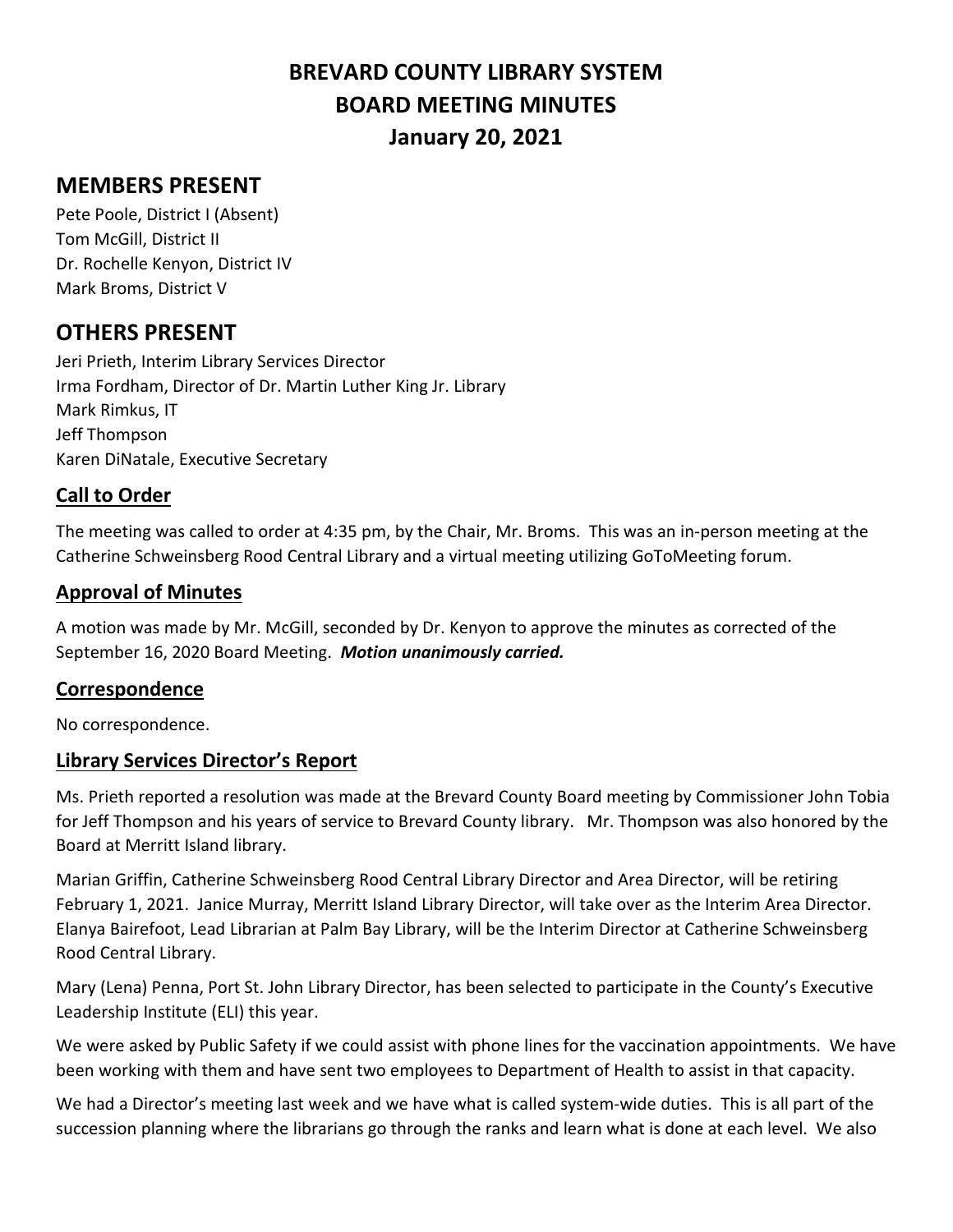have an employee who is joining our mentoring program. We have more and more employees that want to move up at Library Services.

Mr. Broms thanked Ms. Prieth for the report and asked if anyone had any questions. Mr. McGill asked what has been the most challenging as Interim Library Services Director. Ms. Prieth responded by saying the workload as she is doing more things now at the Government Center.

#### **Personal Appearances**

None.

#### **Unfinished Business**

None.

#### **New Business**

Mr. Broms stated we would normally be at Dr. Martin Luther King Jr. Library for our meeting and we would get to hear from the director what is going on at that library. Virtually, Irma Fordham gave the report for Dr. Martin Luther King Jr. Library. A lot of improvements have been made to the building. The roof was replaced, the interior and exterior of the library were painted, all the exterior lights of the library were replaced with LED lights, which makes it a lot brighter than it used to be. The public restrooms were remodeled and they look great. We have partnered with Keep Brevard Beautiful and the Florida Native Plant Society to relandscape the entrance to the building with low maintenance native plants and that also looks nice. Ms. Fordham invited the Board to come and visit and see the renovations that have been made. This year we're looking to replace the flooring and that would complete most of the major projects for this library. This library has been at this location since 1998, so in November of 2018 we partnered with Friends of the Library to celebrate 20 years with a fun-filled event for the community. During COVID-19 we continued to offer services to the public from curbside pickup, answering questions over the phone, providing take home crafts which we continue to do. Ms. Fordham concluded stating that the staff is healthy and fine. Mr. Broms asked if the children have been using the facility during school or after school? Curious as to what the attendance has been. Ms. Fordham responded by saying there has been a drop-in attendance, but hopefully that will soon change. Dr. Kenyon asked if the same is true for adults. Ms. Fordham responded with attendance is down, but adults have been coming in to use the computers and faxing service. Mr. Broms stated he would come by the library for a visit.

Next on Agenda is the approval of LS-01, Monthly Report of Library Activities. Ms. Prieth stated you will notice the form is shortened. We are getting most of our statistical data from reports from IT. Mr. Broms asked if this was discussed with the directors and are they in agreement. Ms. Prieth responded by saying they were in agreement at the last director's meeting. A motion to approve was given by Dr. Kenyon and seconded by Mr. McGill. *Motion unanimously carried*.

Mr. Broms stated the final business was to elect officers for 2021. Mr. McGill stated we didn't have many meetings last year due to COVID-19 so he felt it would be wise for the officers to remain in office for this year. Dr. Kenyon agreed with Mr. McGill and made a motion to continue with our current officers through the end of 2021. Mr. McGill seconded that motion. *Motion unanimously carried*

### **Comments by Public/Friends**

Mr. Thompson stated he was glad to participate in the meeting and said if there is anything that was needed he was there to help.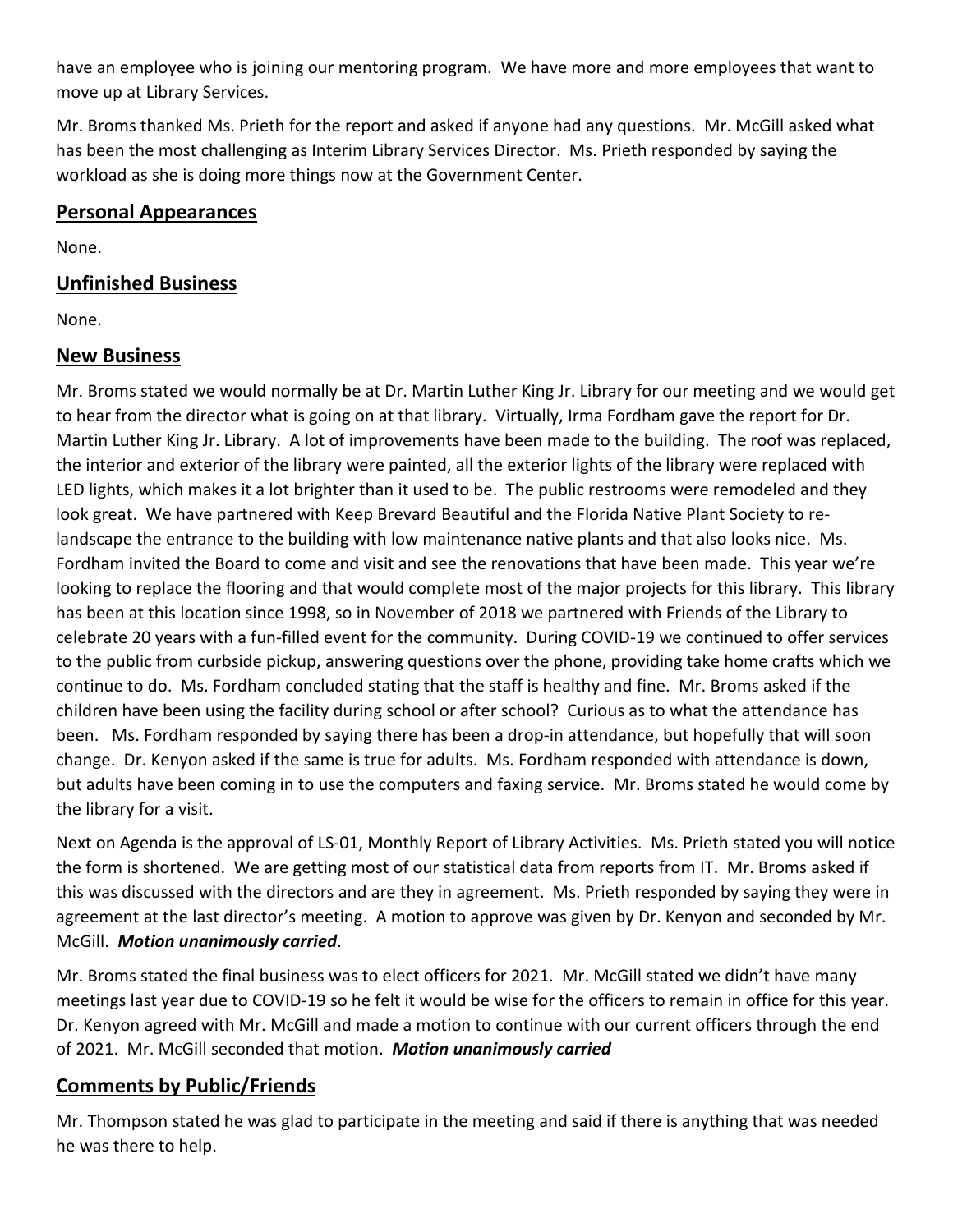## **Comments by County Library Board Members**

Mr. McGill would like an open action item to celebrate Jeff Thompson for his service with the library when it is safe to meet Mr. Broms agreed and would like, in the COVID-free future, to invite Jeff Thompson to come to a meeting, so that the Board could give him a proper farewell.

Next meeting will be February 17, 2021 as a GoToMeeting meeting (virtual) and also in-person at Catherine Schweinsberg Rood Central Library.

Motion to adjourn made by Dr. Kenyon and seconded by Mr. Broms.

Meeting adjourned at 5:10 p.m.